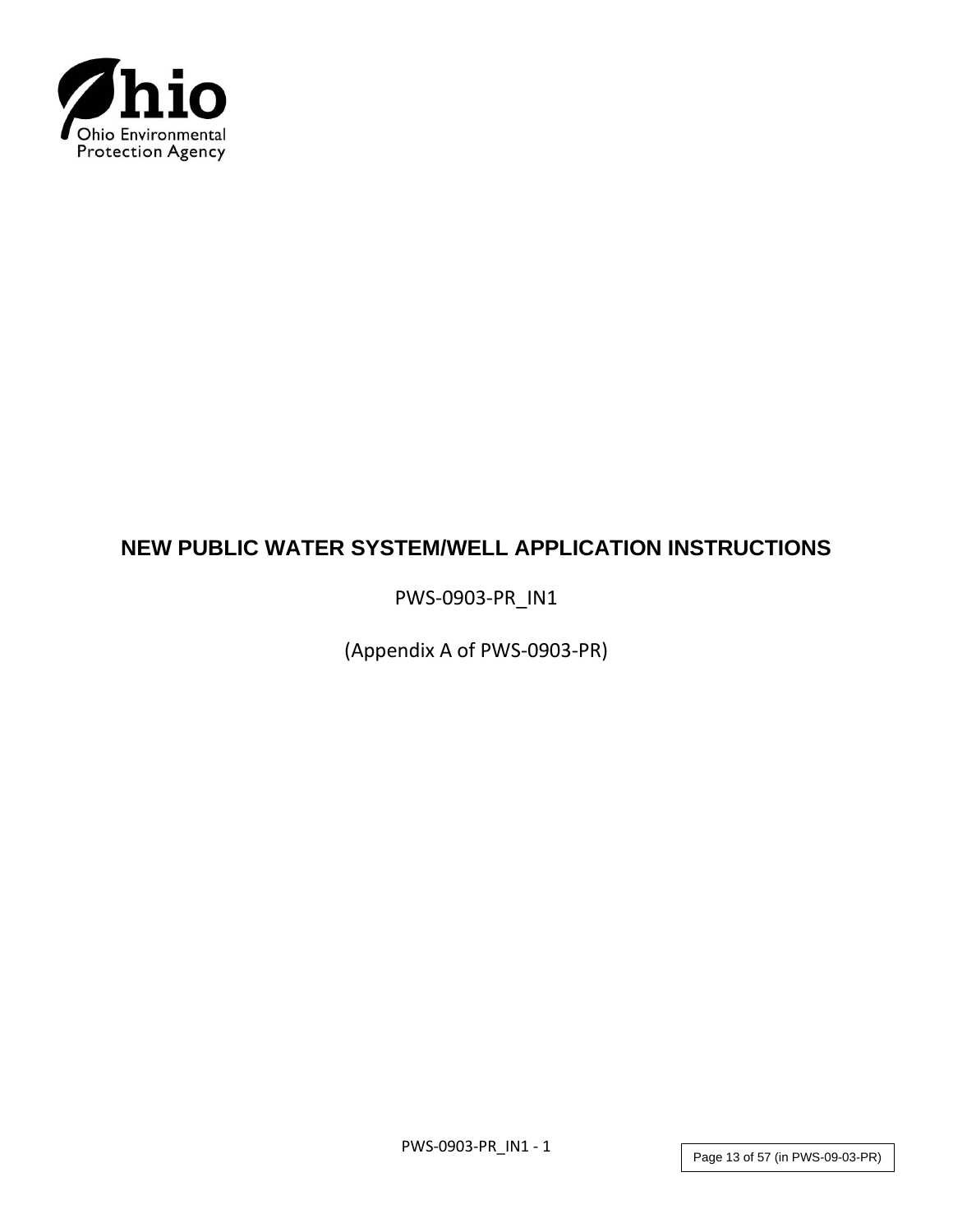

## **DIVISION OF DRINKING and GROUND WATERS NEW PUBLIC WATER SYSTEM/WELL APPLICATION INSTRUCTIONS**

Complete this application as accurately and thoroughly as possible. Ohio EPA will use the information the owner provides to evaluate the proposed well to determine if it meets applicable requirements for siting a public water system well. If your system purchases water from a municipality and has installed supplemental disinfection or treatment in your premise plumbing system, please contact the Central Office Emerging Contaminant Section at (614) 644-2752 for instructions. This application is not intended to address these types of water systems."

Submittal of this document to Ohio EPA does **NOT** constitute approval to use the well once it has been drilled. A public water system will be required to conduct a pumping test and, collect new well chemical samples in accordance with Ohio Administrative Code (OAC) Chapter 3745-9, and submit detail plans for review and approval for every new well, including existing wells at new public water systems. Additional information will likely be required from the PWS as part of the plan approval process**. Approval to use the well is not granted until acceptable detail plan drawings have been submitted to and approved by the director of Ohio EPA.**

A public water system shall own all the land or obtain an easement or lease of the sanitary isolation radius (the required isolation distance from potential sources of contamination) of a public water system well, and such easement or lease shall be recorded with the county recorder. If a proposed well may be impacted by flooding, a larger isolation radius, additional well construction standards (such as raising the casing and vent, protecting the well from flood debris, etc.), and additional testing following flood events may be required.

## **SITE MAP & DRAWINGS**

A site map **must** be provided with this application. All site maps must be to scale, including a **north arrow and the scale used**, and show all of the features listed below that exist within **400 feet** of your well(s). Possible sources for maps include tax maps, plat maps, and county maps. Indicate the location of your active **well(s)** as accurately as possible. **If any other wells exist on your property, show their locations and label them as "currently in use" or "not in use."** 

All site maps must contain:

- 1. Proposed and existing well locations
- 2. Property lines
- 3. Location of any easements needed for access to well(s)
- 4. Existing water bodies (streams, ponds, waterways or ditches)
- 5. Roads and railroads
- 6. Buildings (proposed and existing)
- 7. The proposed water line from the well to the treatment plant
- 8. Potential contaminant sources. These include, but are not limited to:
	- a. wastewater treatment systems and septic tanks, including their discharge locations
	- b. oil and gas production wells (active or capped)
	- c. mining operations
	- d. waste or product storage tanks (above or below ground)
	- e. landfills, old or new refuse disposal areas and demolition fill areas
	- f. pipe lines (sewer mains, gas mains, oil mains, etc.)
	- g. manufacturing facilities
	- h. fields subject to application of manure, biosolids, treated wastewater, pesticides or fertilizer

If you already have **drawings, blueprints, or maps** of your facility, particularly those showing how water is used within the building and where pressure tanks and other treatment units will be placed, include one copy of those drawings with this application.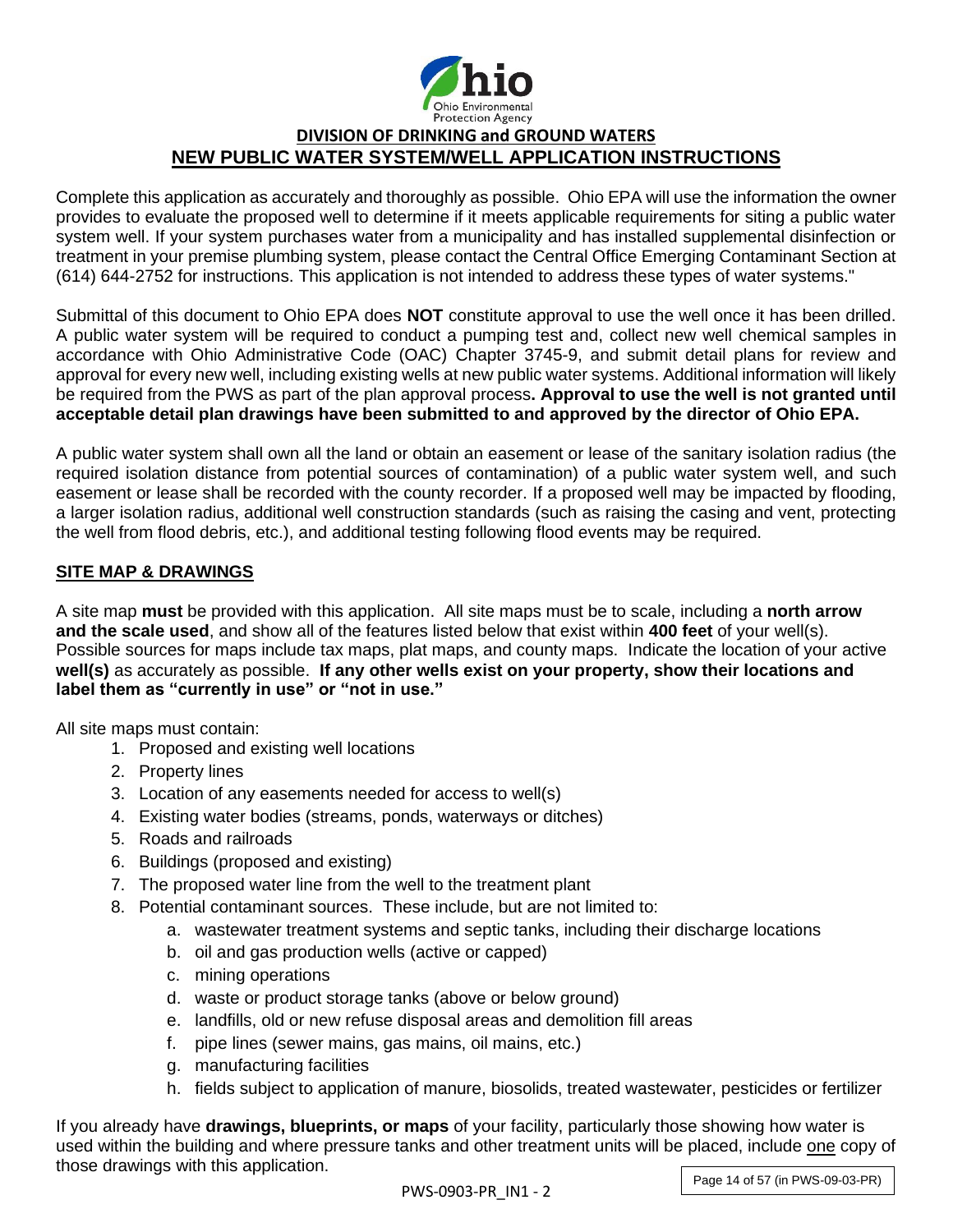

## **NEW PUBLIC WATER SYSTEM/WELL APPLICATION INSTRUCTIONS CRITERIA APPLICABLE TO ALL PUBLIC WATER SYSTEM WELLS**

The following criteria required by OAC 3745-9-05 are applicable to all public water system wells:

- 1. A minimum of 25 feet of solid, watertight casing must extend below the ground surface.
- 2. The minimum casing diameter shall be five inches and sized to allow the well to produce water that is adequate for the intended use, and to allow for the installation and maintenance of the well and related pumping equipment.
- 3. Steel or thermoplastic (I.e., PVC) well casing shall be used and shall conform to the minimum thickness, pipe specification and joint specifications described in OAC 3745-9-05.
- 4. Thermoplastic well casing shall not be installed where potential or known contaminants may degrade or permeate plastic and must not be driven.
- 5. All annular spaces shall be of sufficient size so that the grout can be properly placed.
- 6. The well cap/seal shall be a watertight, secured with screws or other appropriate connections, and vented to the atmosphere. Well caps, pitless adapter or pitless unit, must conform with "Water System Council Pitless Adapter Standard PAS-97, Performance Standards for Sanitary Water Well Pitless Adapters, pitless Units, and Watertight Well Caps" (2012).
- 7. A vent shall be provided on all well caps and seals except for those used on deep well single pipe packer jet installations, or flowing wells where the flow rate is greater than the pumping rate of the permanent pump. A well vent shall be self-draining, screened with a noncorroding mesh screen of fifteen to thirty mesh, pointed downward at or above the top of the casing or pitless unit. A vent shall terminate not less than twelve inches above ground surface, and at least twelve inches above the well house floor or concrete apron surface. The well vent shall extend a minimum of three feet above the one-hundred-year floodplain elevation, or highest known flood elevation, whichever is higher.
- 8. The pitless adapter or pitless unit shall be lead free; conform with "Water System Council Pitless Adapter Standard PAS-97, Performance Standards and Recommended Installation Procedures for Sanitary Water Well Pitless Adapters, Pitless Units, and Well Caps," (2012) or with an alternative standard acceptable to the director; and if welded, have connections to steel well casing made watertight in accordance with welding procedures in the "American Welding Society Structural Welding Code, AWS D1.1/D1.M:2002" (2002).
- 9. OAC 3745-9-05 requires that the top of the casing extend at least three feet above the 100-year flood or the highest known flood elevation, whichever is higher.
- 10. The casing may extend 8 inches above finished grade for wells that were installed prior to May 1, 2003 per OAC 3745-9-02(H), otherwise the casing shall under no circumstance extend less than 12 inches above finished grade.
- 11. Defective, visibly damaged or reject pipe shall not be used as casing or liner pipe for wells.
- 12. Casing shall extend continuously, at a minimum, either to the top of the aquifer or to the top of the nonwater bearing consolidated formations above an aquifer.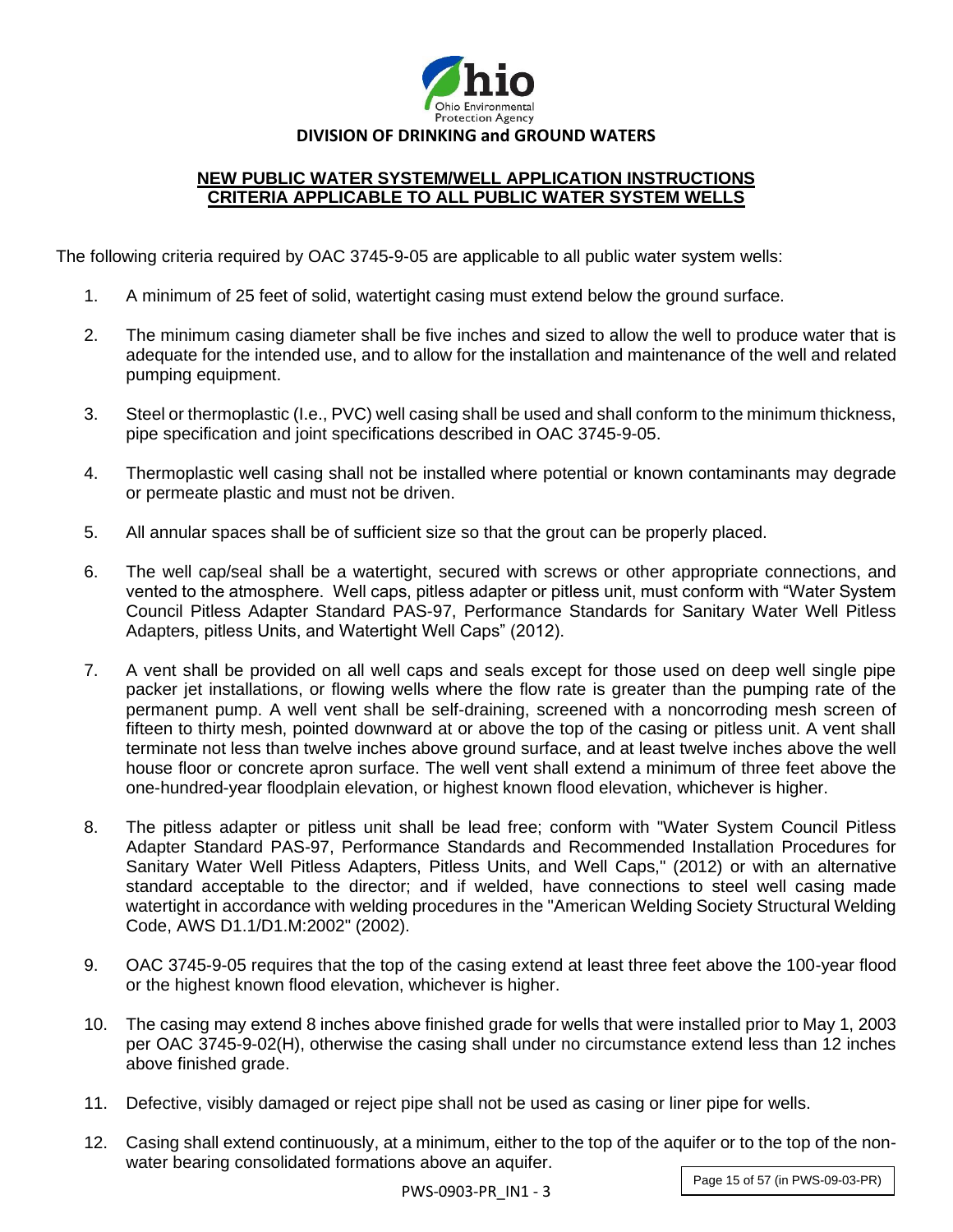- 13. The casing and borehole shall be sufficiently straight and vertical to allow for normal installation and operation of the pump and uniform placement of grout.
- 14. Well screens shall be installed where the geological formations are unconsolidated or incompetent.
- 15. The well shall be constructed in accordance with the requirements for specific geologic conditions in 3745-9-06 of the Administrative Code.

The following criteria required by OAC 3745-9-07 and OAC 3745-9-09 are applicable to all public water system wells:

- 1. The well must be properly grouted, which requires that all annular spaces be completely filled with grout from the ground surface to the bottom of the annular space.
- 2. The only accepted grout is bentonite and cement.
- 3. Mechanical development techniques shall be used to develop the well upon completion and shall continue until turbidity or sand content in the well is minimal. Chemical development may also be utilized with prior consultation with the District Office.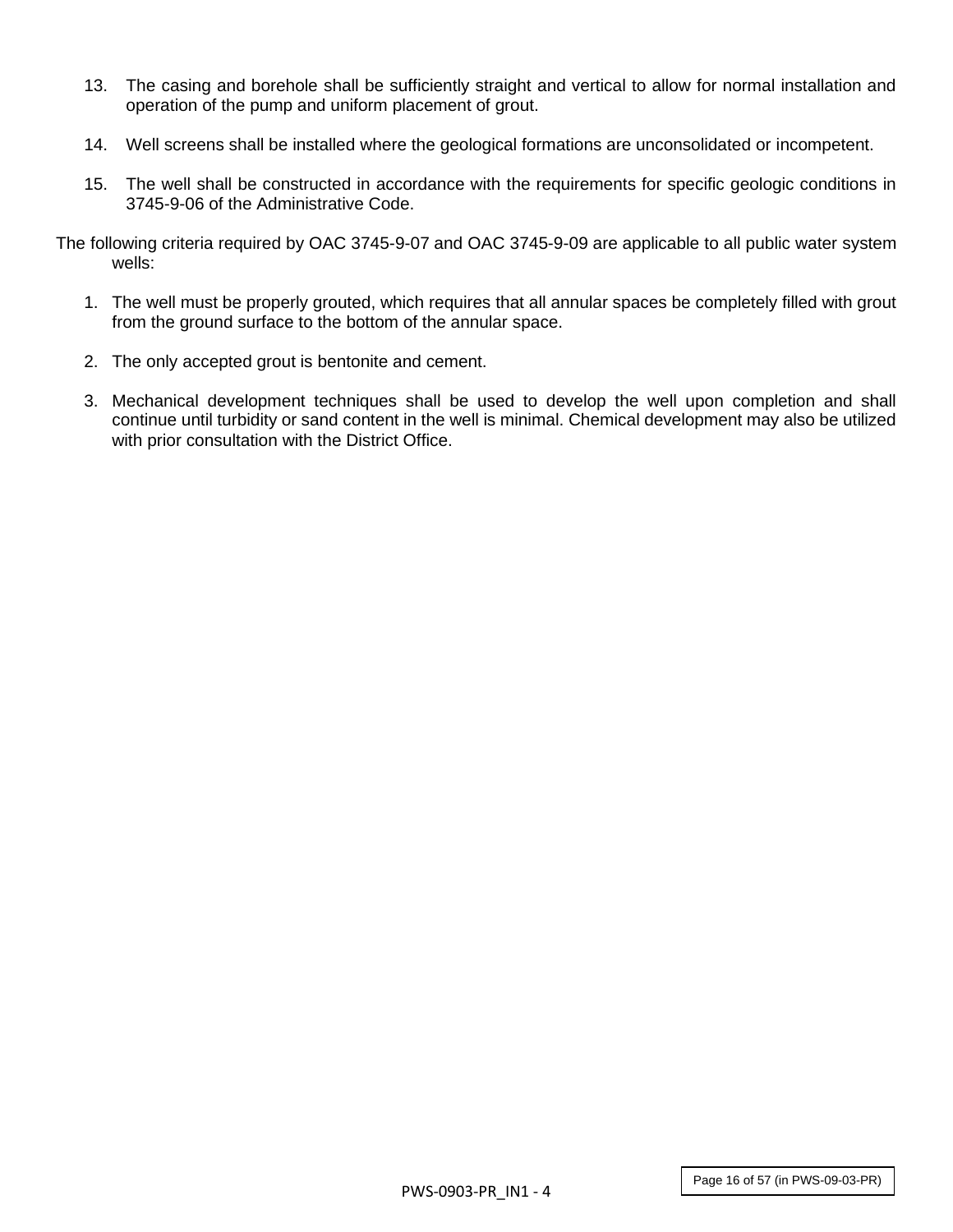

#### **NEW PUBLIC WATER SYSTEM/WELL APPLICATION INSTRUCTIONS OHIO REVISED CODE 6109.072 CONSIDERATIONS AND APPLICATION CONTENTS**

No person shall install a public water system well without an approved well siting application issued by the director of environmental protection in accordance with chapter 6109 of the Ohio Revised Code and any rules adopted under it. In addition to meeting the siting requirements established under section 6109.04 of the Revised Code and the rules adopted under it, a person that submits a well siting application for a public water system well shall include all of the following in the application:

(1) For a new public water system or an existing public water system that proposes an increase in the withdrawal of waters of the state, an evaluation of alternatives for the provision of drinking water, including the potential for tie-in to a regional water system;

(2) For a new public water system or an existing public water system that proposes an increase in the withdrawal of waters of the state, asset management program information in accordance with section 6109.24 of the Revised Code and the rules adopted under it;

(3) For an existing public water system, a description of the asset management program impacts of installing the well, including impacts to any existing asset management program and the potential for tie-in to a regional water system;

(4) For a public water system well that has the capacity to withdraw waters of the state in an amount requiring registration pursuant to section 1521.16 of the Revised Code, a general plan, subject to approval of the director, that includes both of the following:

(a) The information required to be submitted under section 6109.07 of the Revised Code and the rules adopted under it;

(b) Verification of registration pursuant to section 1521.16 of the Revised Code.

(5) For a public water system well that has new or increased capacities for withdrawal or consumptive use that require a permit issued under either section 1521.29 or 1522.12 of the Revised Code, a permit approved by the chief of the division of water resources in the department of natural resources pursuant to section 1521.29 or 1522.12 of the Revised Code.

(C) If the director approves a well siting application, the applicant then shall submit to the director a copy of any certification, continuing monitoring, or other data or reports required by the chief of the division of water resources pursuant to a permit issued under either section 1521.29 or 1522.12 of the Revised Code and any revised ground water model required by the chief.

Page 17 of 57 (in PWS-09-03-PR)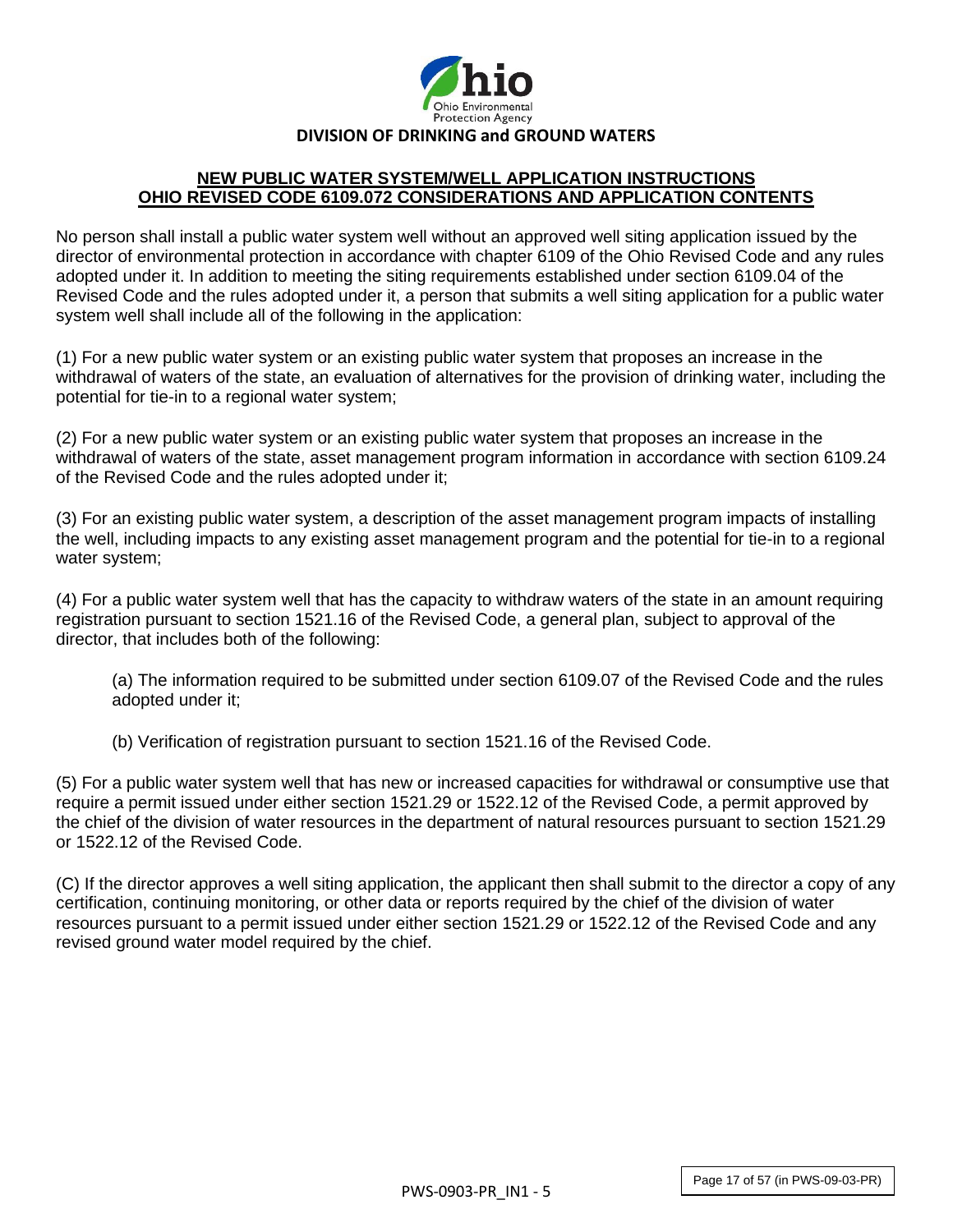## **NEW PUBLIC WATER SYSTEM/WELL APPLICATION INSTRUCTIONS - TYPICAL APPROVAL PROCESS**